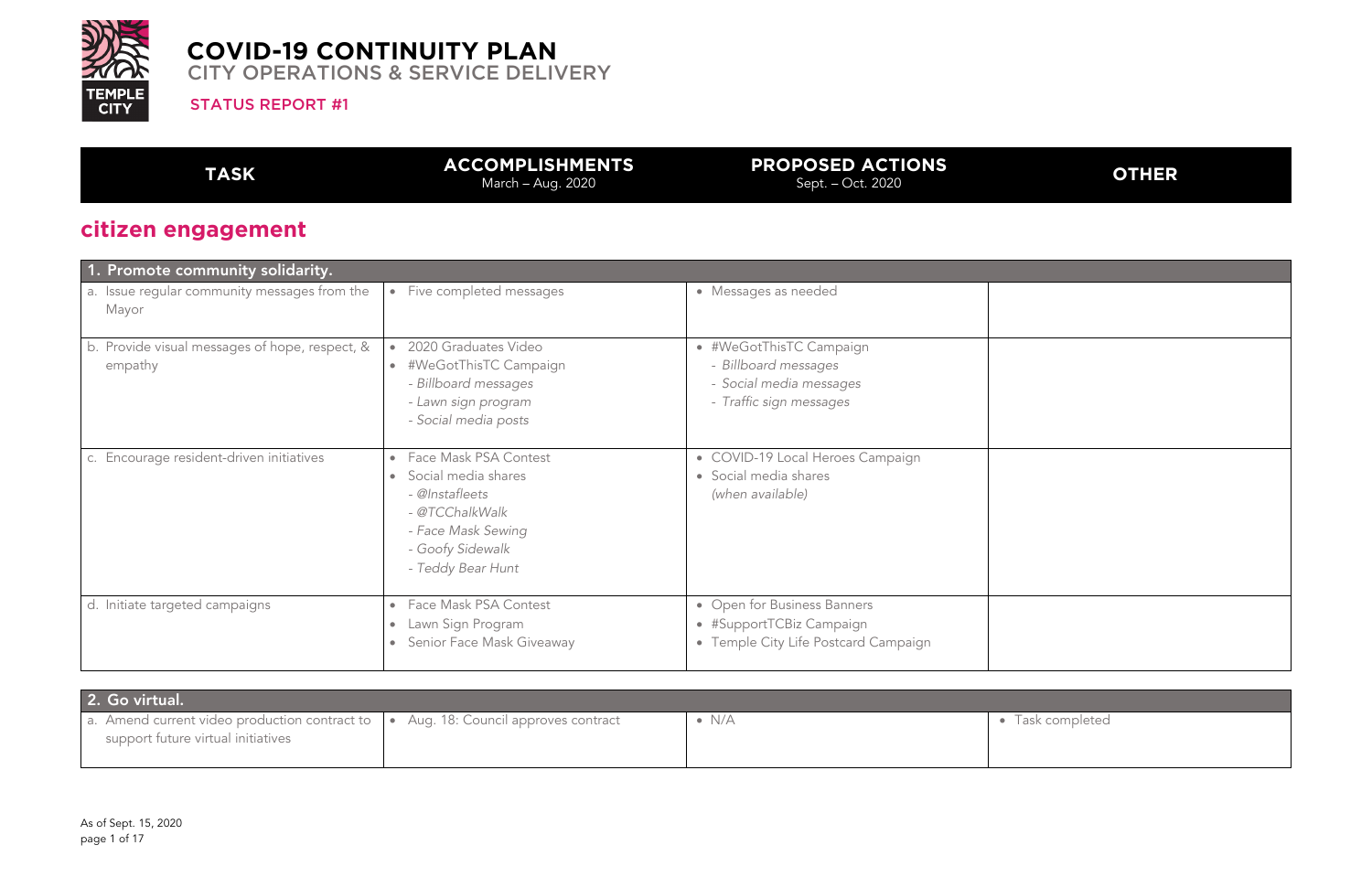

#### STATUS REPORT #1

# **OTHER**

The current health order does not carve out outdoor fitness activities for municipal recreation programs

| 3. Create "get-out-of-the-house" opportunities.                                   |                       |                                            |  |
|-----------------------------------------------------------------------------------|-----------------------|--------------------------------------------|--|
| a. Provide socially-distanced outdoor exercise<br>classes & similar activities    |                       | • Explore field use by youth sports groups |  |
| b. Create community events or programs that<br>adhere to public health guidelines | Drive-In Movie Nights | • Drive-Through Halloween Event            |  |

• Future programming will shift to broader quality of life programs (e.g., wellness checks, virtual bingo, chair exercises, etc.)

See comment above

| 4. Support the vulnerable senior population.                               |                                                                                                                             |                                                                                                       |  |
|----------------------------------------------------------------------------|-----------------------------------------------------------------------------------------------------------------------------|-------------------------------------------------------------------------------------------------------|--|
| a. Solicit & implement recommendations from<br>the Committee on Aging      |                                                                                                                             | • Formalize senior database<br>• Create monthly senior newsletter to<br>advertise available resources |  |
| b. Leverage & create programs that boost<br>wellness & eliminate isolation | Partnered with youth volunteers to write<br>letters to Senior Meal Program participants;<br>also distributed activity packs | • Formalize new offerings via AARP & local<br>health providers                                        |  |

| <b>TASK</b>                                                                   | <b>ACCOMPLISHMENTS</b><br>March - Aug. 2020                                                                      | <b>PROPOSED ACTIONS</b><br>Sept. – Oct. 2020                                                                                               |  |
|-------------------------------------------------------------------------------|------------------------------------------------------------------------------------------------------------------|--------------------------------------------------------------------------------------------------------------------------------------------|--|
| b. Move suitable events & recreational<br>programming onto a virtual platform | • Camp-A-Palooza<br>• Day Camp<br>• Summer Concerts<br>• Temple City's Got Talent<br>• Virtual Recreation Center | • Crafting Club<br>• Fall Car Show<br>• Fall Recreational Programming<br>• Healthy Temple City<br>• Online Homework Help<br>• Trivia Night |  |
| c. Broadcast interactive town hall meetings &<br>other informational events   | Neighborhood Watch Meeting #1<br>$\bullet$                                                                       | • Coyote Awareness (w/SGVCOG)<br>• Neighborhood Watch Meeting #2<br>• Relay for Life (co-sponsorship)                                      |  |

- A viable format is being explored for Citizens Academy
- Marketing has shifted to (social media)
- sponsored ads because of low cost &
- effective reach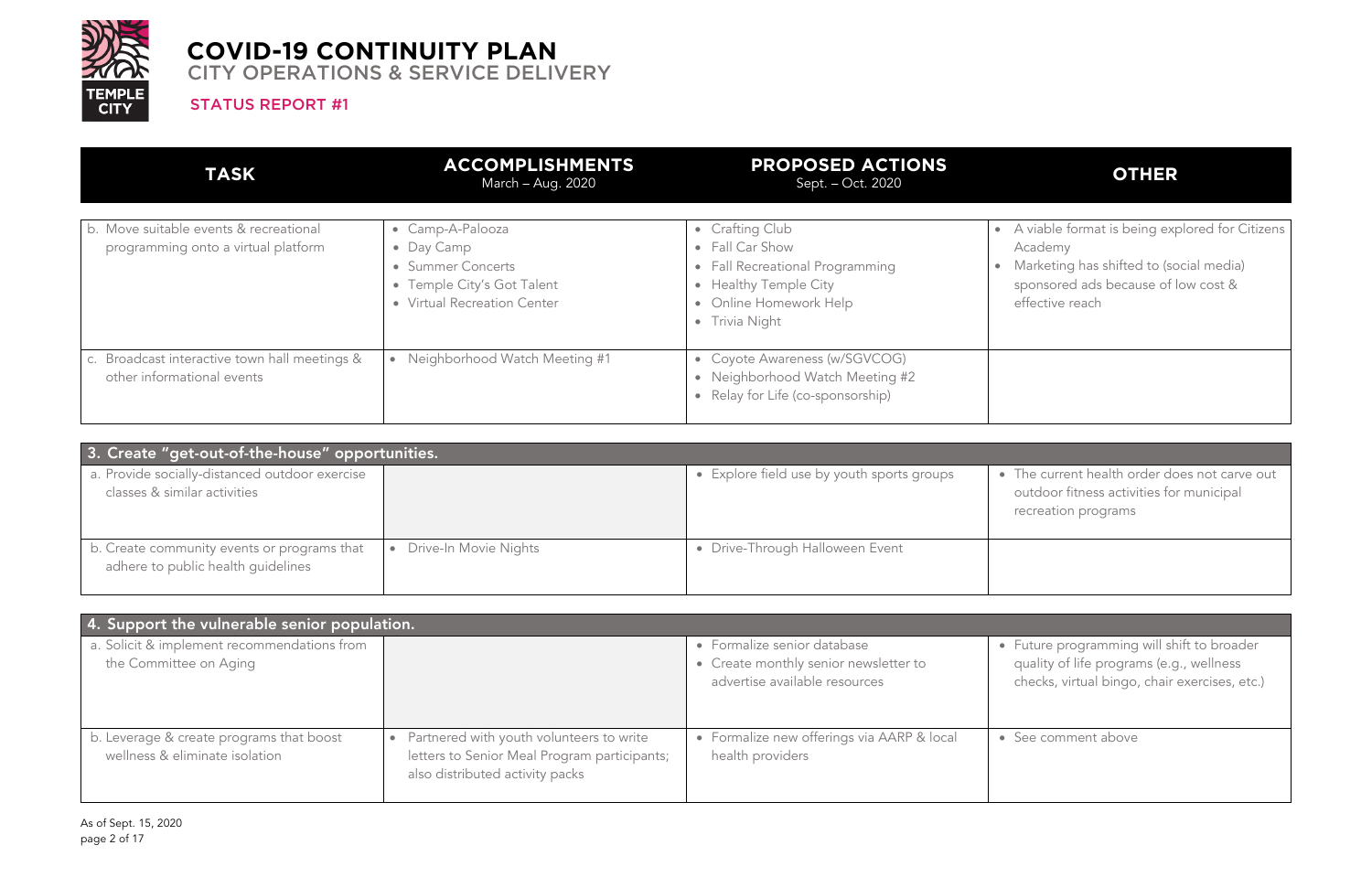

#### STATUS REPORT #1

# **OTHER**

| <b>TASK</b>                                                  | <b>ACCOMPLISHMENTS</b><br>March – Aug. 2020                                                                           | <b>PROPOSED ACTIONS</b><br>Sept. – Oct. 2020 |  |
|--------------------------------------------------------------|-----------------------------------------------------------------------------------------------------------------------|----------------------------------------------|--|
| c. Modify existing contracts to expand<br>necessary services | Shifted Dial-A-Ride service hours to start<br>earlier (at 7 a.m. to take advantage of senior-<br>only shopping hours) | • As needed                                  |  |

Senior meals (offered through YWCA San Gabriel Valley) have moved from daily to weekly pick-ups

Reviews are conducted monthly *(budget vs. actuals)* • Quarterly reports are presented to Council *(see Item 5d)*

# **financial solvency**

• Analysis to be completed in Nov. 2020 • Findings to be presented in 2020 Q4 report • Task identifies impact on projected tax base

| 5. Evaluate reserves & revenue losses.                                          |                                                                                                                                                      |                                                                                                              |  |  |
|---------------------------------------------------------------------------------|------------------------------------------------------------------------------------------------------------------------------------------------------|--------------------------------------------------------------------------------------------------------------|--|--|
| a. Identify budget gaps on a continual basis                                    | Ongoing<br>$\bullet$                                                                                                                                 | • Ongoing                                                                                                    |  |  |
| b. Review development proposals that are<br>delayed or no longer moving forward |                                                                                                                                                      |                                                                                                              |  |  |
| c. Participate in informational seminars<br>regarding COVID-19 revenue trends   | Attended several webinars sponsored by<br>CSMFO, CA League of Cities & HdL on<br>potential COVID-19 financial impacts &<br>federal CARES Act funding | Participate in three webinars from various<br>organizations (incl. those in the<br>"Accomplishments" column) |  |  |
| d. Recommend quarterly financial adjustments<br>via Council action              | May 19: Council approves 2020 Q3 report                                                                                                              | Sept. 15: Council to review 2020 Q4 report,<br>including budget amendments                                   |  |  |

• Task incorporates assumptions into financial forecasts

• Quarterly reports are now presented as New Business items on the Council's meeting agenda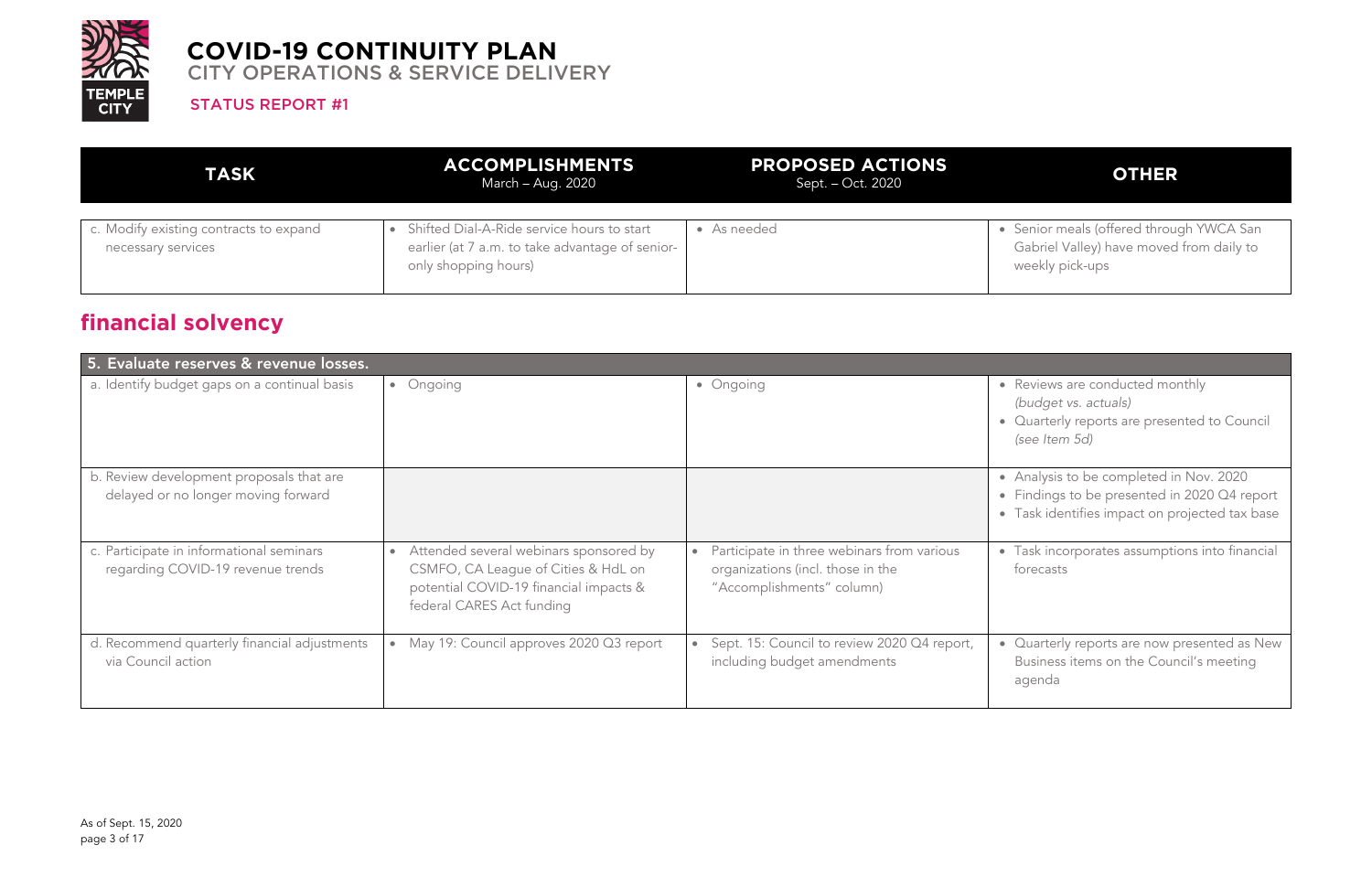

#### STATUS REPORT #1

## **OTHER**

| <b>TASK</b>                                                                 | <b>ACCOMPLISHMENTS</b><br>March - Aug. 2020                                     | <b>PROPOSED ACTIONS</b><br>Sept. - Oct. 2020                    |            |
|-----------------------------------------------------------------------------|---------------------------------------------------------------------------------|-----------------------------------------------------------------|------------|
| 6. Document reimbursable COVID-19 expenses.                                 |                                                                                 |                                                                 |            |
| a. Categorize invoices & payroll<br>(as required to mitigate health impact) | Ongoing<br>$\bullet$                                                            | • Ongoing                                                       |            |
| b. Maintain separate COVID-19 expense<br>records                            | Ongoing<br>$\bullet$                                                            | Ongoing<br>$\bullet$                                            | $\epsilon$ |
| c. Retain records for five years after final<br>reimbursement payment       | Maintained records in a separate file for<br>$\bullet$<br>invoices & timesheets | Digitize records for easy organization &<br>$\bullet$<br>access | $\bullet$  |

- A project code has been developed to record COVID-19 expenses (including administratrive leave) into the City's financial system
- Focus will continue on identifying appropriate invoices & time worked for COVID-19-related items
- Task entails maintaining copies of paid invoices specifically due to COVID-19 mitigation
- Includes general ledger, budget records, payroll & timesheets, receipts & invoices, agreements, & correspondence
- Staff is monitoring Round 2 of CARES Act funding for municipalities Round 1 of CARES Act funding to be disbursed in December (for reimbursement of the City's expenses between March & Dec. 2020)

| 7. Monitor legislative funding proposals.                                       |                                                                                     |             |  |
|---------------------------------------------------------------------------------|-------------------------------------------------------------------------------------|-------------|--|
| a. Advocate for local needs                                                     | June 4: Council approves CARES Act letter<br>$\bullet$                              | • Ongoing   |  |
|                                                                                 |                                                                                     |             |  |
|                                                                                 |                                                                                     |             |  |
| b. Leverage partnerships with elected officials<br>& professional organizations | The above task was coordinated with the<br>$\bullet$<br>League of California Cities | • As needed |  |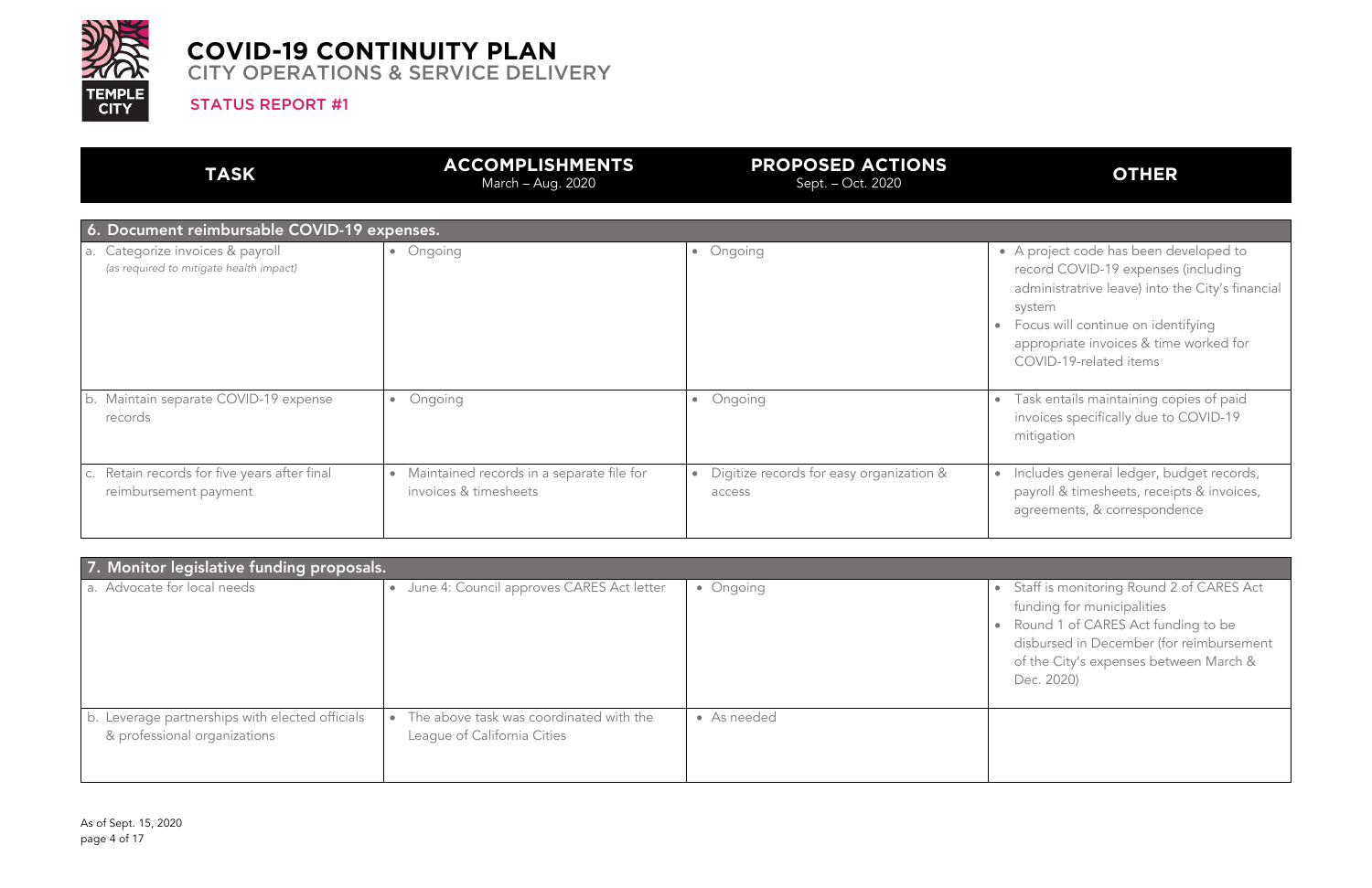

#### **PROPOSED ACTIONS POSED ACTIONS**<br>Sept. – Oct. 2020

#### STATUS REPORT #1

**TASK ACCOMPLISHMENTS** March – Aug. 2020

# **public information**

| 8. Maintain a resource-based COVID-19 website.          |                                          |                |  |
|---------------------------------------------------------|------------------------------------------|----------------|--|
| a. Update subsections regularly                         | Completed                                | • Ongoing      |  |
| b. Build brand awareness<br>(templecity.us/coronavirus) | Vanity URL<br>Collateral cross-promotion | • Billboard ad |  |

Focus is on original posts that include a balance of information The number of followers continues to rise; e.g., followers of our Facebook account have increased by 661 (to 3,405) since March 15. • Nixle is only used for public safety & COVID-19 public health messages

Inquiries have generally focused on overnight parking enforcement, code enforcement cases, & available COVID-19 resources

| Use social media & mass notification platforms as key information tools.<br>9. |                      |           |           |
|--------------------------------------------------------------------------------|----------------------|-----------|-----------|
| a. Create posts that reflect popular/relevant<br>content & community concerns  | Ongoing<br>$\bullet$ | • Ongoing | $\bullet$ |
|                                                                                |                      |           |           |
| b. Provide responses to direct messages within                                 | Ongoing<br>$\bullet$ | Ongoing   |           |
| one business day                                                               |                      |           |           |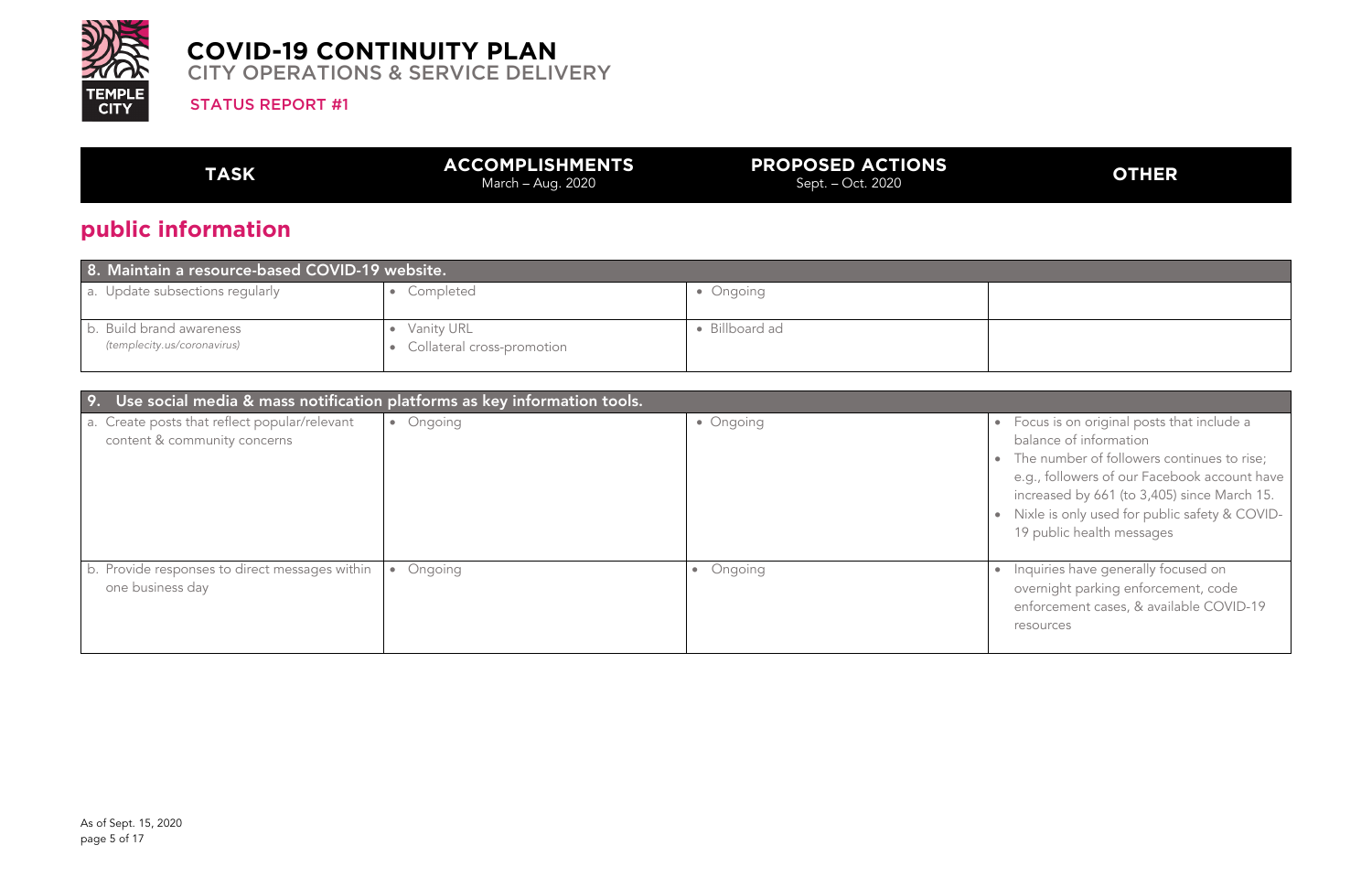

STATUS REPORT #1

## **OTHER**

- Publicity has focused more on social media given its flexibility, broader reach, & no need for a formal news release
- Recently-issued news releases include launch of the Open for Business banner program & #SupportTCBiz campaign

See comment under 9b • City's general line number continues to be promoted in-lieu of a community hotline, which could be confusing to the public • Front-line staff has been trained to properly route community inquiries

Reach of the City's cable channel is limited

| <b>TASK</b>                                                                                                 | <b>ACCOMPLISHMENTS</b><br>March - Aug. 2020                                                                                                                                                                                                                                                                                                                                                        | <b>PROPOSED ACTIONS</b><br>Sept. - Oct. 2020                                                                                                                                                                                               |  |
|-------------------------------------------------------------------------------------------------------------|----------------------------------------------------------------------------------------------------------------------------------------------------------------------------------------------------------------------------------------------------------------------------------------------------------------------------------------------------------------------------------------------------|--------------------------------------------------------------------------------------------------------------------------------------------------------------------------------------------------------------------------------------------|--|
| Disseminate information to those without online access.<br>10.                                              |                                                                                                                                                                                                                                                                                                                                                                                                    |                                                                                                                                                                                                                                            |  |
| a. Leverage local print media by issuing news<br>releases                                                   | • Generated Pasadena Star-News stories: first<br>reported COVID-19 case, summer concerts,<br>& city financial assistance program<br>• Generated World Journal stories: first<br>reported COVID-19 case, available city<br>financial assistance programs, Hualien PPE<br>donations, & a feature on Summer Rolls &<br>Camellia Square (as part of a larger article on<br>indoor dining restrictions) | • Ongoing                                                                                                                                                                                                                                  |  |
| b. Craft & strategically disseminate regularly-<br>issued reports of noteworthy items                       | Provided regularly through the City<br>$\bullet$<br>Manager's bi-monthly report                                                                                                                                                                                                                                                                                                                    | • Consideration of a temporary newsletter in<br>lieu of CONNECT                                                                                                                                                                            |  |
| c. Establish & man a community hotline for<br>coronavirus & related inquiries                               | • Ongoing                                                                                                                                                                                                                                                                                                                                                                                          | • Ongoing                                                                                                                                                                                                                                  |  |
| d. Leverage reach of the City's cable channel,<br>Rosemead Boulevard billboard, & traffic<br>message boards | City cable channel broadcasted Temple<br>$\bullet$<br>City's Got Talent, summer concert series, &<br>revised informational slides<br>Rosemead Boulevard billboard advertised<br>$\bullet$<br>reformatted lawn sign messages<br>Traffic message boards reminded residents<br>$\bullet$<br>to wash hands & stay safe                                                                                 | • Publicity approach to focus on Rosemead<br>Boulevard & traffic message boards given<br>their broad reach & ease of use<br>• City cable channel to continue broadcasting<br>virtual events, e.g. community events &<br>Neighborhood Watch |  |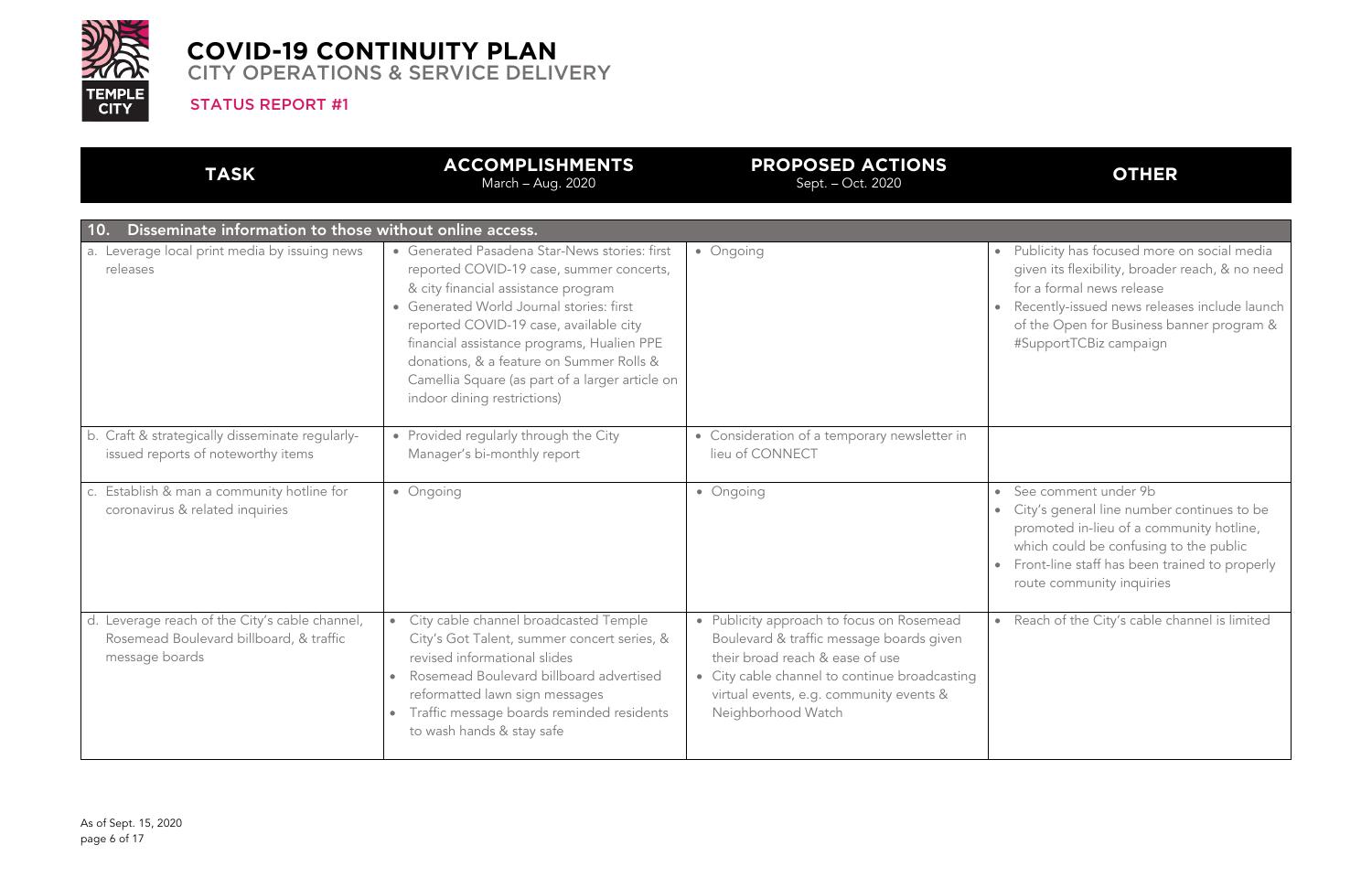

#### STATUS REPORT #1

# **OTHER**

Past social media posts focused on the state's proposed housing bills, recent crime trends, a moratorium on evictions, & available CARES Act financial assistance

Information is gathered from weekly staff meetings & social media monitoring

| <b>TASK</b>                                                                                 | <b>ACCOMPLISHMENTS</b><br>March - Aug. 2020                                                                                                                                             | <b>PROPOSED ACTIONS</b><br>Sept. - Oct. 2020 |
|---------------------------------------------------------------------------------------------|-----------------------------------------------------------------------------------------------------------------------------------------------------------------------------------------|----------------------------------------------|
| Message proactively.<br><b>11.</b>                                                          |                                                                                                                                                                                         |                                              |
| a. Develop FAQs, address rumor control &<br>provide adequate notice on modified<br>services | As needed; included a FAQ on the eviction<br>$\bullet$<br>moratorium, timely clarifications via the<br>Mayor's message, & social media posts<br>publicizing modified municipal services | • As needed                                  |
| b. Publicize public discussion of newsworthy<br>Council items                               | As needed<br>$\bullet$                                                                                                                                                                  | • As needed                                  |
| c. Continue cross-information gathering from<br>other departments & external stakeholders   | Ongoing<br>$\bullet$                                                                                                                                                                    | • Ongoing                                    |
| d. Translate critical messaging collateral into<br>Chinese, as needed                       | Translation of the Mayor's message, which is<br>$\bullet$<br>then distributed to local Chinese media &<br>the Temple City Chinese-American<br>Association                               | • As needed                                  |

A court-certified translator is under contract for timely & accurate translations

Governor's proclamation (of a state of emergency) on March 4 waives the requirement within Government Code Section 8630 to renew a local emergency within 60 days

# **response & recovery planning**

| Continue regional response efforts.<br>12. |                                                                           |             |  |
|--------------------------------------------|---------------------------------------------------------------------------|-------------|--|
| a. Proclaim local emergency                | March 13: Council proclaimed a local<br>emergency via Resolution No. 5457 | • As needed |  |
| b. Activate emergency operations center    | March 16: Remotely activated at Level 3<br>$\bullet$                      | • Ongoing   |  |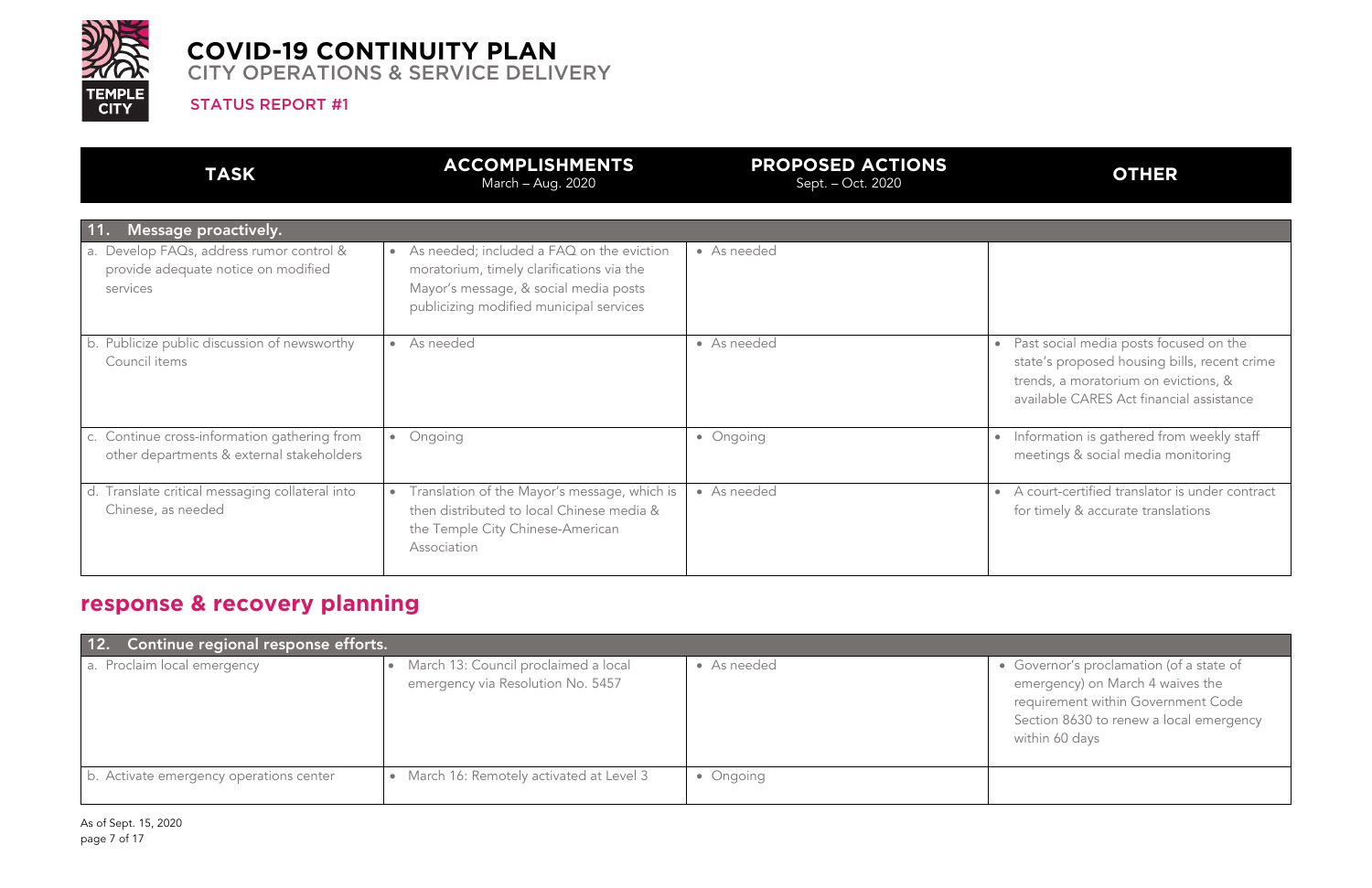

STATUS REPORT #1

# **OTHER**

Plans, policies & protocols are amended based on Health Officer orders & COVID-19 statistics

Task completed

Reports are issued on Tuesdays & Fridays

| <b>TASK</b>                                                       | <b>ACCOMPLISHMENTS</b><br>March - Aug. 2020                                                       | <b>PROPOSED ACTIONS</b><br>Sept. – Oct. 2020 |           |
|-------------------------------------------------------------------|---------------------------------------------------------------------------------------------------|----------------------------------------------|-----------|
| c. Develop city facility & response protocols;<br>amend as needed | COVID-19 Cleaning Checklist & Schedule<br>$\bullet$<br>Staggered Schedule & Action Plan (Phase I) | • Ongoing                                    | $\bullet$ |
| d. Establish crisis action team; deploy as<br>needed              | Crisis action team is comprised of executive<br>$\bullet$<br>staff members                        | • Ongoing                                    | $\bullet$ |
| e. Issue situational reports                                      | Ongoing; reports began April 28<br>$\bullet$                                                      | • Ongoing                                    | $\bullet$ |
| f. Adjust responses, as needed                                    |                                                                                                   |                                              |           |

| 13. Strategize a COVID-19 City operations & service delivery continuity plan. |                                           |               |                                         |
|-------------------------------------------------------------------------------|-------------------------------------------|---------------|-----------------------------------------|
| a. Adopt plan                                                                 | Aug. 18: Council approves continuity plan | $\bullet$ N/A | • Task completed<br>• Status reports to |
| b. Modify initiatives & schedule, as needed                                   |                                           |               | • As needed                             |

• Status reports to be provided every 60 days

Done on a daily basis

| 14. Continue regional response efforts.                                        |  |  |
|--------------------------------------------------------------------------------|--|--|
| a. Maintain coordination with Disaster<br>Management Area D                    |  |  |
| b. Attend & participate in LA County Public<br>Health teleconferences          |  |  |
| c. Issue status reports to the County Office of<br><b>Emergency Management</b> |  |  |

• Ongoing; participation includes virtual & tele-briefings with LA County Public Health

• Ongoing; jurisdictional status reports are provided via the Operational Area Response & Recovery System (OARRS)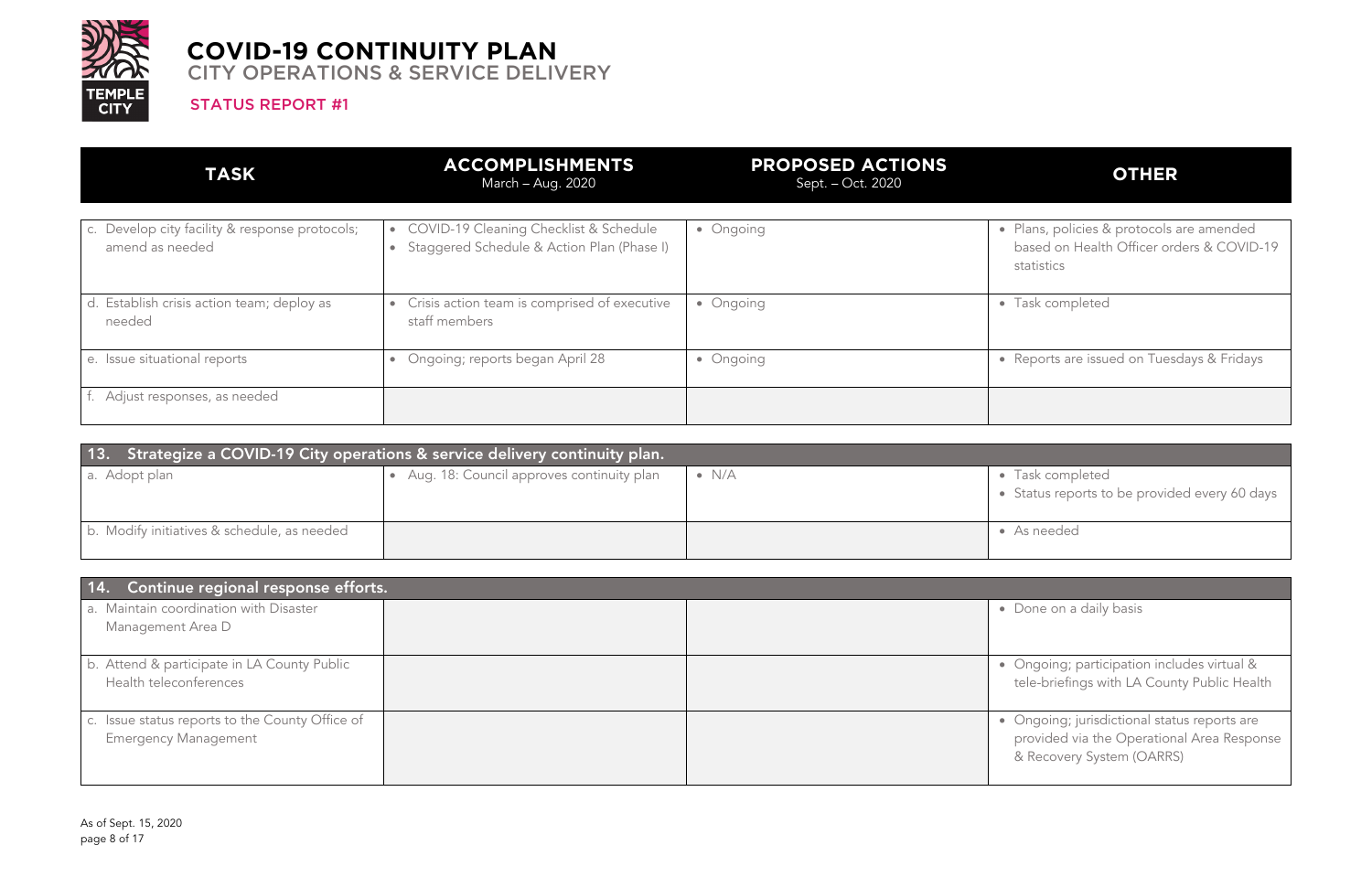

#### STATUS REPORT #1

# **OTHER**

| <b>TASK</b>                                                          | <b>ACCOMPLISHMENTS</b><br>March – Aug. 2020             | <b>PROPOSED ACTIONS</b><br>Sept. – Oct. 2020 |
|----------------------------------------------------------------------|---------------------------------------------------------|----------------------------------------------|
| 15.<br>Ensure that City emergency operations plans address COVID-19. |                                                         |                                              |
| a. Update the City's emergency operations<br>plan                    |                                                         |                                              |
| b. Develop a phased reconstitution strategy                          | Staggered Schedule & Action Plan (Phase I)<br>$\bullet$ | $\bullet$ N/A                                |

• In Phase I until further notice • A decision to transition into Phase II will be based on the latest health officer orders & COVID-19 statistics

• Project initiation: Late spring 2021 • Plan to be updated/re-written in compliance with FEMA Guidance Document CPG-101

• Regular updates to be provided under this reporting format

An ordinance capping delivery service commissions is under consideration • Funded grants to date: 36 residential, 0 commercial

Staff is currently reviewing the first round of commercial assistance applications

Staff will soon open a second round of

| Assist with local economic recovery.<br><u> 16. </u> |                                                                                                                                                                                                                                                                                                                                                                                                                                         |                                                                                                                                                                                                                                                                                                                                                                                                                                |                                                                                                                                                              |
|------------------------------------------------------|-----------------------------------------------------------------------------------------------------------------------------------------------------------------------------------------------------------------------------------------------------------------------------------------------------------------------------------------------------------------------------------------------------------------------------------------|--------------------------------------------------------------------------------------------------------------------------------------------------------------------------------------------------------------------------------------------------------------------------------------------------------------------------------------------------------------------------------------------------------------------------------|--------------------------------------------------------------------------------------------------------------------------------------------------------------|
| a. Finalize plan for Council approval                | • July 7: Council approves recovery plan                                                                                                                                                                                                                                                                                                                                                                                                | $\bullet$ N/A                                                                                                                                                                                                                                                                                                                                                                                                                  | • Task completed<br>· Regular updates<br>reporting forma                                                                                                     |
| b. Implement key components                          | FINANCIAL ASSISTANCE<br>• Aug. 4: Council waives fees on business<br>banner permits<br>• Council allocates CDBG/CARES Act funding<br>for rental & business assistance<br>Staff markets available assistance via social<br>media, direct mail, & a news release<br>• The first round of rent checks was sent to<br>landlords; applications continued to be<br>reviewed<br>Reviews began on applications for small<br>business assistance | FINANCIAL ASSISTANCE<br>• Continue disbursement of CDBG/CARES Act<br>funding<br>• Apprise Council about progress on<br>reviewing & approving applications<br>• Continue marketing assistance program<br><b>TECHNICAL ASSISTANCE</b><br>• Sept. 15: Council to approve Chamber of<br>Commerce contract for a six-month period<br>• Distribute business needs survey<br>• Initiate focus groups<br>• Announce ombudsman services | • An ordinance ca<br>commissions is<br>• Funded grants t<br>commercial<br>• Staff is currently<br>commercial assi<br>• Staff will soon o<br>applications for |

applications for residential assistance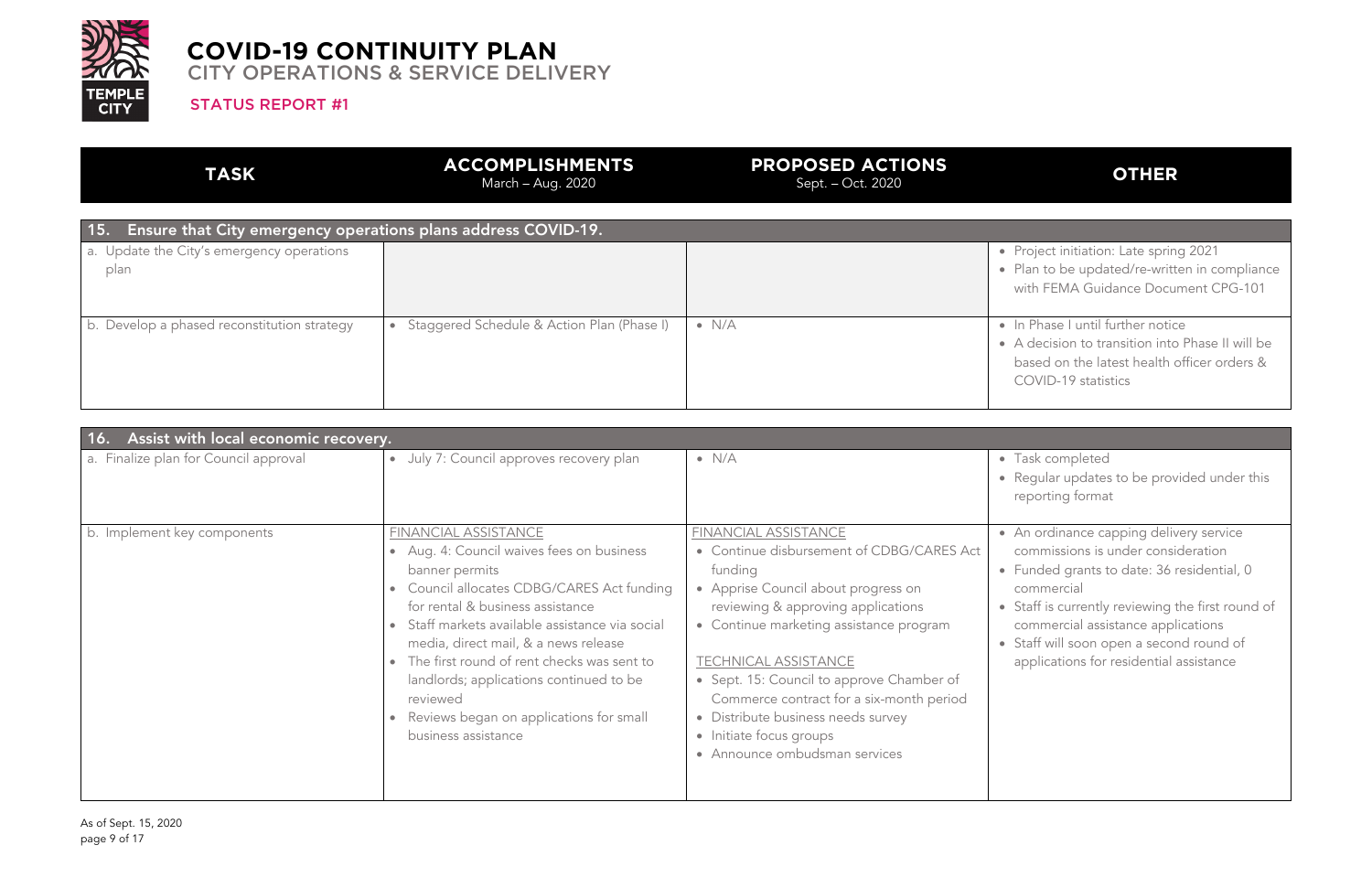

STATUS REPORT #1

# **OTHER**

See comment under 16a

| <b>TASK</b>             | <b>ACCOMPLISHMENTS</b><br>March - Aug. 2020                                                                                                                                                                                                                                                                                                                                 | <b>PROPOSED ACTIONS</b><br>Sept. - Oct. 2020                                                                                                                                                    |  |
|-------------------------|-----------------------------------------------------------------------------------------------------------------------------------------------------------------------------------------------------------------------------------------------------------------------------------------------------------------------------------------------------------------------------|-------------------------------------------------------------------------------------------------------------------------------------------------------------------------------------------------|--|
|                         | <b>TECHNICAL ASSISTANCE</b><br>Finalized Chamber of Commerce contractual<br>$\bullet$<br>scope<br>Publicized guidelines for business<br>reopenings                                                                                                                                                                                                                          | <b>MARKETING ASSISTANCE</b><br>• Launch Open for Business banner program &<br>#SupportTCBiz campaign<br>• Conceptualize restaurant tour or long-table<br>event                                  |  |
|                         | MARKETING ASSISTANCE<br>Developed concepts for the Open for<br>$\bullet$<br>Business banner program & #SupportTCBiz<br>campaign<br><b>BUSINESS-FRIENDLY POLICIES</b><br>July 7: Council extends planning<br>$\bullet$<br>entitlements for a year<br>Aug. 4: Council eases dining restrictions for<br>restaurants<br>Aug. 18: Council approves amended banner<br>requlations | <b>BUSINESS-FRIENDLY POLICIES</b><br>• Sept. 15: Council to set standards, eliminate<br>fees for outdoor businesses<br>• Provide restaurants with loading zones<br>• Expedited planning reviews |  |
| c. Issue status reports | $\bullet$ N/A                                                                                                                                                                                                                                                                                                                                                               | • Sept. 1: Council received a program update<br>on the rental assistance & small business<br>grants                                                                                             |  |

# **service delivery**

| 17. Finalize a continuity-of-government plan. |  |
|-----------------------------------------------|--|
| a. Define various stages with identified      |  |
| closures, precautions & service modifications |  |
|                                               |  |

• Ongoing; Refer to Items 12c & 22a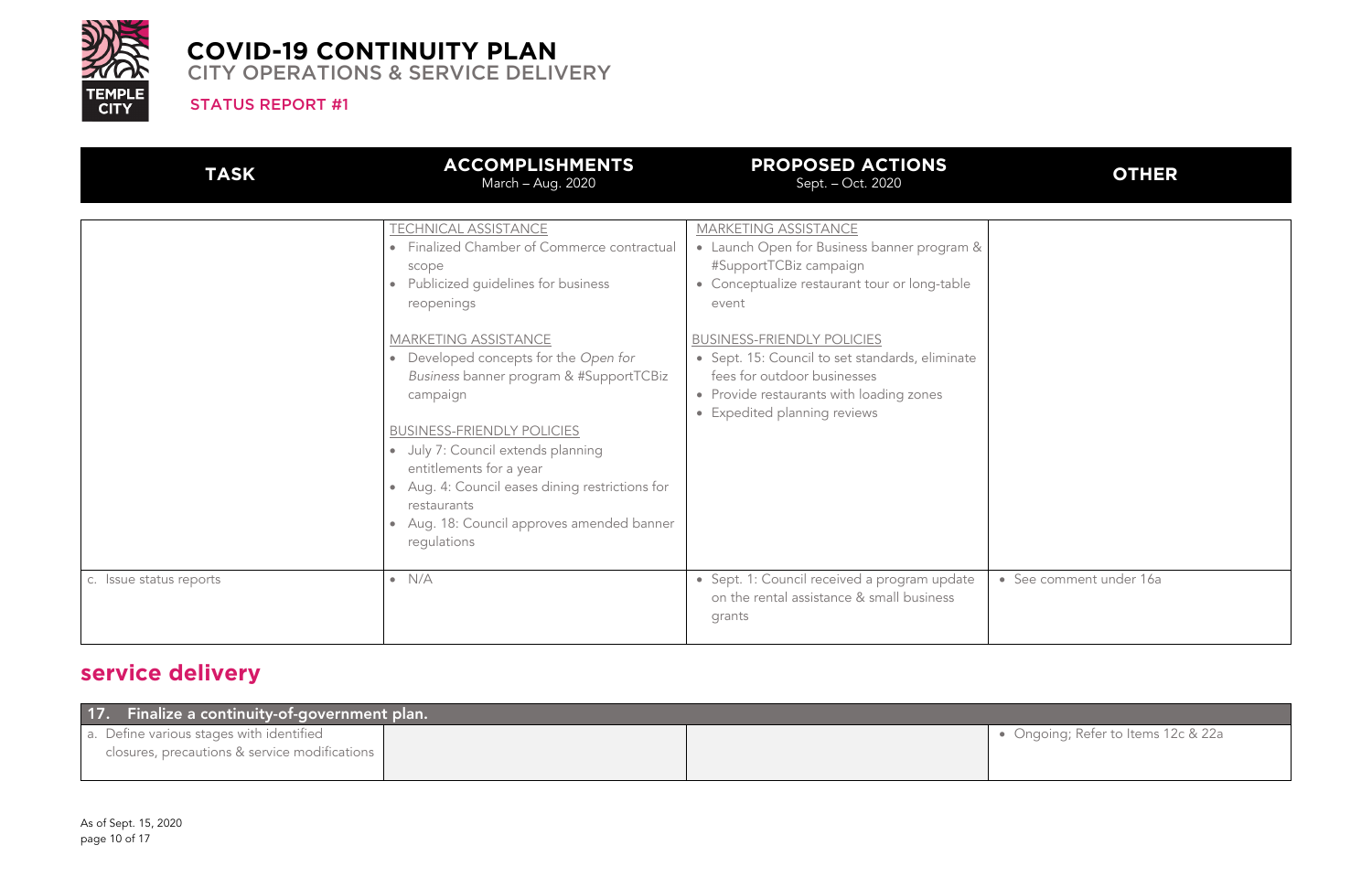

#### STATUS REPORT #1

# **OTHER**

This report now serves as the guiding document

| <b>TASK</b>                                                     | <b>ACCOMPLISHMENTS</b><br>March - Aug. 2020 | <b>PROPOSED ACTIONS</b><br>Sept. - Oct. 2020 |
|-----------------------------------------------------------------|---------------------------------------------|----------------------------------------------|
| b. Articulate essential & non-essential city<br>services        |                                             | о<br>c                                       |
| c. Use as a guiding document moving forward;<br>amend as needed |                                             | ۰<br>$\epsilon$                              |

• Ongoing; adjustments are made based on updated County health orders & the state's four-tier color-coded system Essential services like public safety & public works continue without modifications

Meeting agendas provide an access telephone number

• Recommendations containing operational or policy changes will be presented for Council review

City uses GoToMeeting service • Meeting agendas include GoToMeeting access information for the community Technical support is ongoing

As needed

| 18. Position governance to remote meetings.                         |                             |               |  |
|---------------------------------------------------------------------|-----------------------------|---------------|--|
| a. Train local officials & staff on<br>videoconferencing technology | Task completed<br>$\bullet$ | $\bullet$ N/A |  |
|                                                                     |                             |               |  |
| b. Recommend ongoing technical or<br>procedural support             |                             |               |  |
| c. Include a telephonic option for the<br>community                 | Task completed<br>$\bullet$ |               |  |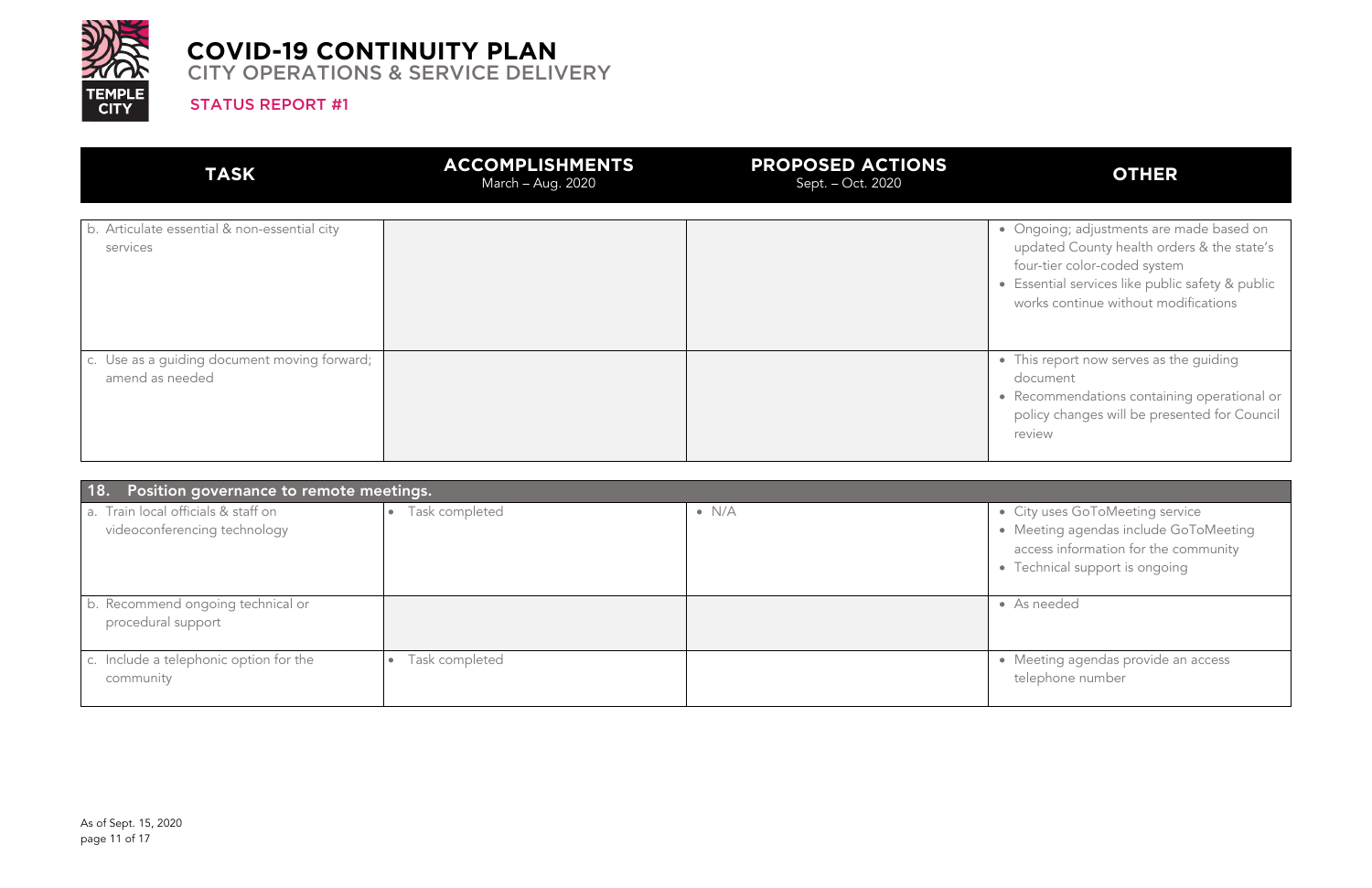

#### STATUS REPORT #1

## **OTHER**

 $\bullet$  Task completed • Completed checklists are submitted to the Administrative Services Department

• Feasibility completion: Spring 2021 • Known challenges include document migration & setting up authorizations

| <b>TASK</b>                                                     | <b>ACCOMPLISHMENTS</b><br>March - Aug. 2020                                                                                                                                                                                | <b>PROPOSED ACTIONS</b><br>Sept. - Oct. 2020               |
|-----------------------------------------------------------------|----------------------------------------------------------------------------------------------------------------------------------------------------------------------------------------------------------------------------|------------------------------------------------------------|
| Shift to remote working arrangements (where applicable).<br>19. |                                                                                                                                                                                                                            |                                                            |
| a. Employ web-based telephone & document<br>sharing             | Began research on SharePoint (Office 365)<br>for organization-wide document storage &<br>access<br>Determined that a cloud-based telephone<br>system is not feasible                                                       | Assess the feasibility of using SharePoint<br>(Office 365) |
| b. Establish & maintain a protocol for daily staff<br>check-ins | Completion of daily checklist for employees,<br>contractors & customers                                                                                                                                                    | Continue to maintain protocols<br>$\bullet$                |
| c. Provide adequate IT support                                  | June 16: Council approves one-year contract<br>$\bullet$<br>amendment for information technology (IT)<br>services<br>Purchased additional laptops & webcams for<br>$\bullet$<br>remote working arrangements<br>Set up VPNs | Ongoing<br>$\bullet$                                       |

• The Administrative Services Director uses inoffice days to review task & projects with the City's IT service provider • An RFP for information technology services will be circulated in FY 2021-22

| <b>Enhance internal communications.</b><br>20                                       |                                                                                                  |         |
|-------------------------------------------------------------------------------------|--------------------------------------------------------------------------------------------------|---------|
| a. Hold regular conference calls between<br>management & front-line staff           | Instituted monthly all-hands meetings                                                            | Ongoing |
| b. Create & maintain an agenda of critical<br>issues for ongoing focus & assessment | Integrated into the City Manager's weekly<br>operations update                                   | Ongoing |
| c. Encourage staff to recommend service<br>improvements                             | Delegated to department heads; information<br>is then presented at weekly management<br>meetings | Ongoing |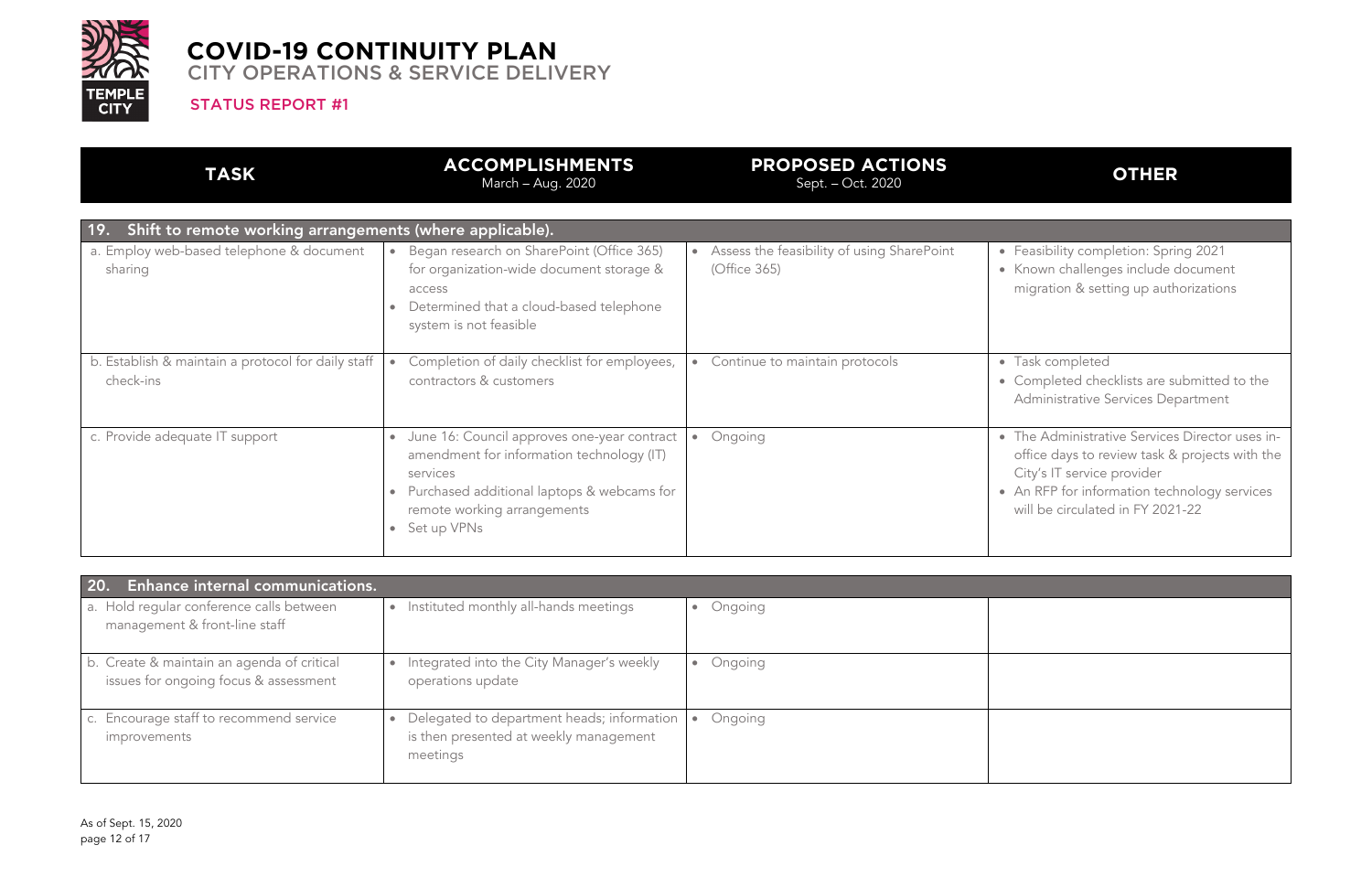

#### STATUS REPORT #1

# **OTHER**

Task completed

| <b>TASK</b>                                                        | <b>ACCOMPLISHMENTS</b><br>March - Aug. 2020                                                 | <b>PROPOSED ACTIONS</b><br>Sept. – Oct. 2020 |
|--------------------------------------------------------------------|---------------------------------------------------------------------------------------------|----------------------------------------------|
| d. Communicate COVID-19 precautions &<br>related personnel actions | Provided via monthly all-hands meetings &<br>the City Manager's weekly operations<br>update | Ongoing                                      |
| e. Use internal input as basis for external<br>communications      | Disseminated via social media, news releases<br>& COVID-19 situation summaries              | Ongoing                                      |

Task completed • Project transitioned online City records from the city server to cloud storage • Searchable documents include agreements, meeting agendas, staff reports, resolutions & ordinances

Signs are replaced as needed

| Grow online services.<br>21.                                              |                                                                                                                                                                                                                                                                                                                                                                                                                           |                  |  |
|---------------------------------------------------------------------------|---------------------------------------------------------------------------------------------------------------------------------------------------------------------------------------------------------------------------------------------------------------------------------------------------------------------------------------------------------------------------------------------------------------------------|------------------|--|
| a. Add online service capabilities                                        | Created online portals for the submission of<br>$\bullet$<br>planning applications, & building permits &<br>plans<br>Created an online appointment booking<br>$\bullet$<br>system<br>Used the City Manager's Update to highlight<br>$\bullet$<br>the City's online RequestTracker system &<br>how the community can report issues<br>Leveraged functions of the city website to<br>track enrollment of no-fee programming | $\bullet$ N/A    |  |
| b. Enhance document archiving systems                                     | April 7: Council approves Laserfische<br>$\bullet$<br>contract<br>Project completed in June 2020<br>$\bullet$                                                                                                                                                                                                                                                                                                             | $\bullet$ N/A    |  |
| c. Post signage at City facility entrances<br>advertising online services | Task completed<br>$\bullet$                                                                                                                                                                                                                                                                                                                                                                                               | N/A<br>$\bullet$ |  |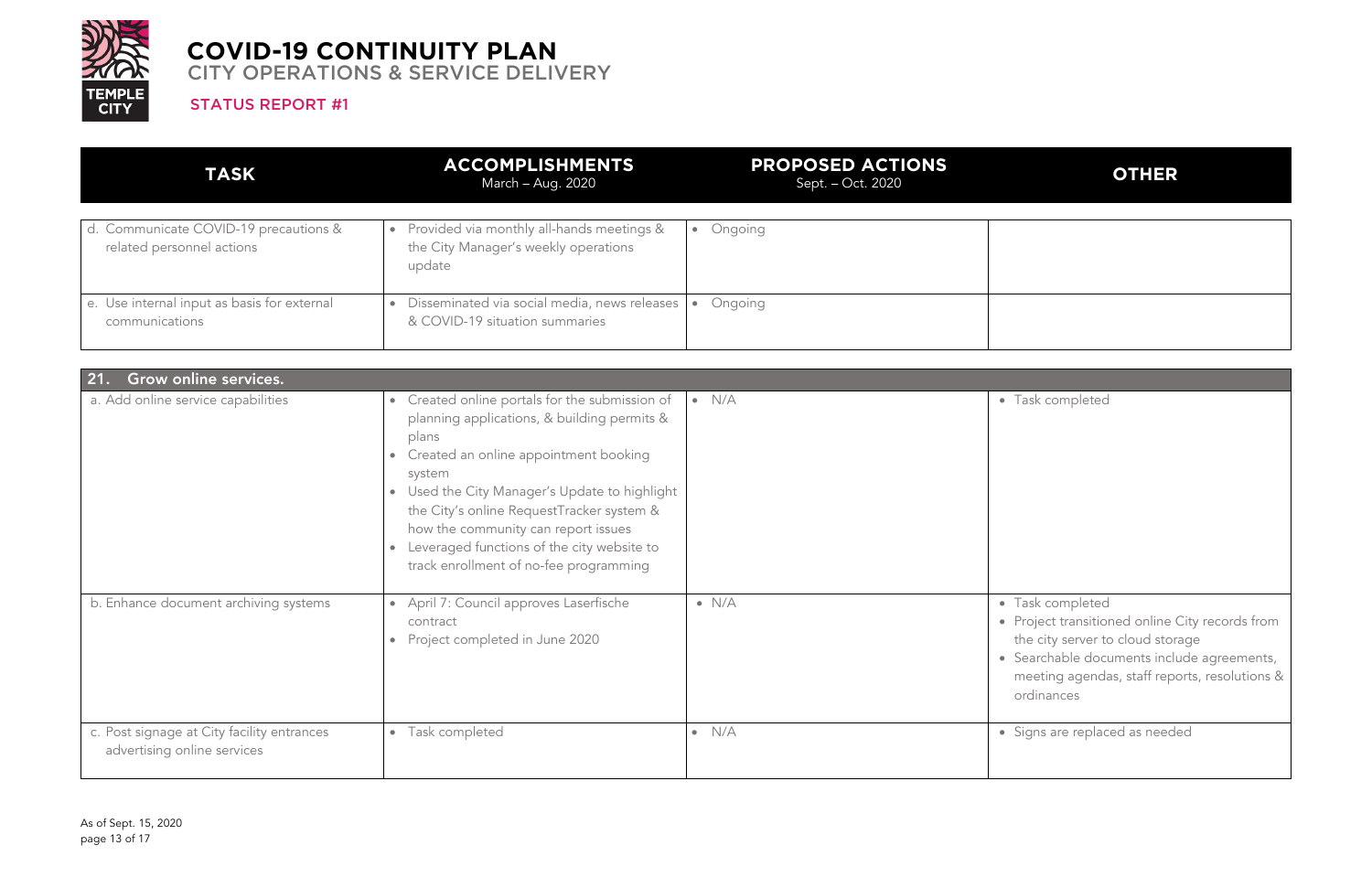

#### STATUS REPORT #1

# **OTHER**

| <b>TASK</b>                                                      | <b>ACCOMPLISHMENTS</b><br>March – Aug. 2020                    | <b>PROPOSED ACTIONS</b><br>Sept. - Oct. 2020 |                                     |
|------------------------------------------------------------------|----------------------------------------------------------------|----------------------------------------------|-------------------------------------|
| d. Assign & train staff to administer online<br>service requests | Conducted internal trainings for<br>RequestTracker & ActiveNet | N/A                                          | $\bullet$<br>$\bullet$<br>$\bullet$ |

Task completed Staff provides same-day delegation of received RequestTracker submissions ActiveNet is being used for online recreation offerings & class refunds

Practices are updated based on the latest County health order • Monthly all-staff meetings communicate trends & the latest protocols

Staggered work week is indefinite • Childcare services remain available

Reminders to be sent quarterly • Upcoming staff engagement programs include virtual Halloween & Christmas events

| 22.<br>Further employee support.                                 |                                                                                                                                                                                                                                                                                                                                                                              |                               |  |
|------------------------------------------------------------------|------------------------------------------------------------------------------------------------------------------------------------------------------------------------------------------------------------------------------------------------------------------------------------------------------------------------------------------------------------------------------|-------------------------------|--|
| a. Reinforce & modify practices for safe working<br>environments | Alternate work schedules<br>$\bullet$<br>Cleaning & disinfecting schedules<br>$\bullet$<br>Floor markings<br>$\bullet$<br>Mandatory in-facility appointments<br>$\bullet$<br>Plexiglas at public counters<br>$\bullet$<br>PPEs, air purifiers & sanitizing supplies<br>$\bullet$<br>Temperature kiosks<br>$\bullet$<br>Video doorbell for appointment check-ins<br>$\bullet$ | N/A<br>$\bullet$              |  |
| b. Offer flexible scheduling & employee<br>childcare services    | March & July onward: Offered internal,<br>$\bullet$<br>weekday childcare services<br>Instituted an in-office, one-day staggered<br>$\bullet$<br>work week (Phase I) for employees                                                                                                                                                                                            | See comment in "Other" column |  |
| c. Promote available employee assistance<br>resources            | Informed employees about available<br>$\bullet$<br>employee assistance program (EAP) services                                                                                                                                                                                                                                                                                | See comment in "Other" column |  |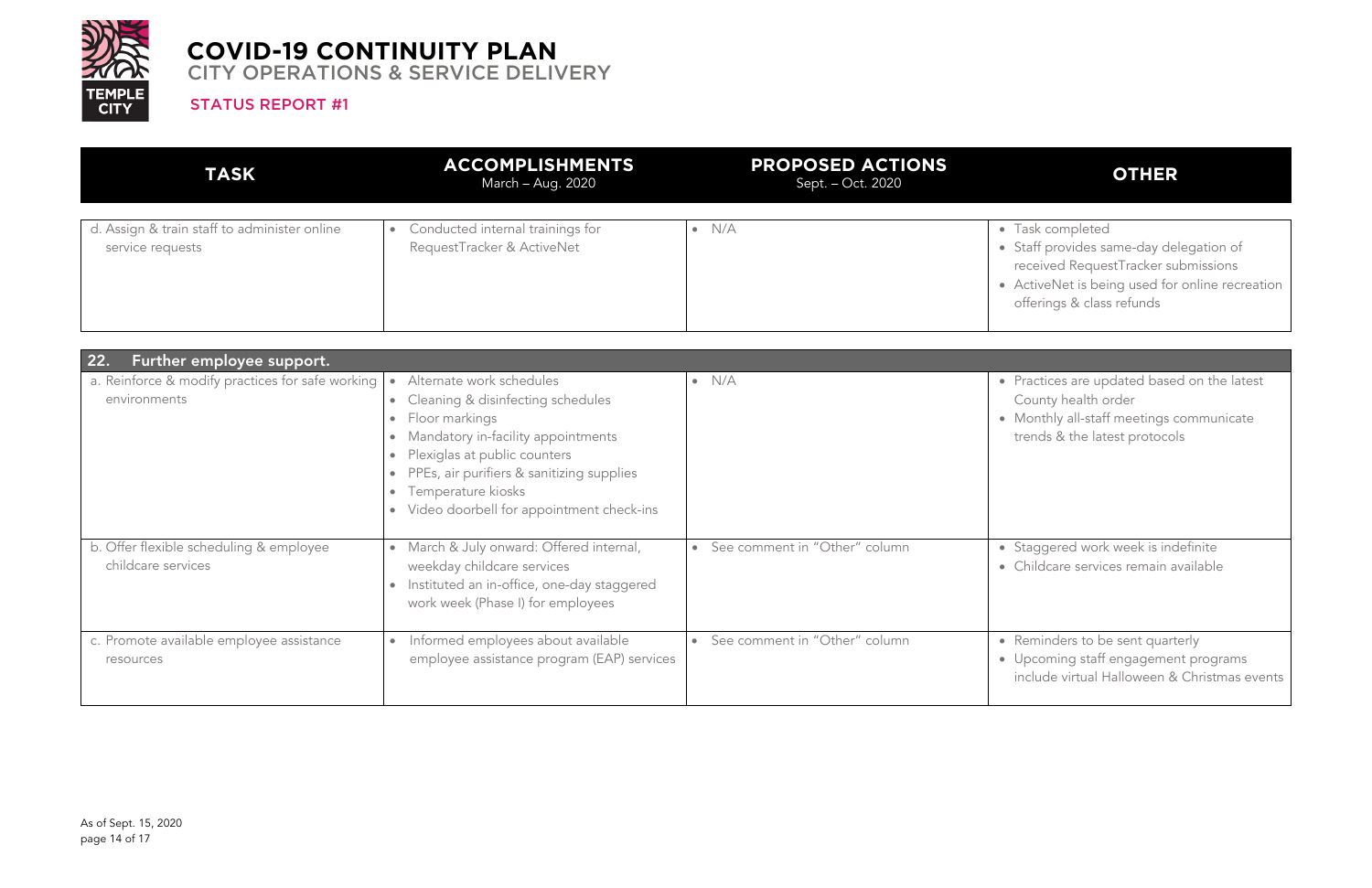

#### STATUS REPORT #1

# **OTHER**

- To be reviewed on an ongoing basis • Recreation leaders monitor Live Oak Park to address & document social distancing noncompliance
- All employees are required to follow & implement sanitizing protocols

| <b>TASK</b>                                                | <b>ACCOMPLISHMENTS</b><br>March - Aug. 2020                                                                                        | <b>PROPOSED ACTIONS</b><br>Sept. - Oct. 2020                  |           |
|------------------------------------------------------------|------------------------------------------------------------------------------------------------------------------------------------|---------------------------------------------------------------|-----------|
| d. Create temporary job duties for continued<br>employment | Expanded job roles:<br>$\bullet$<br>Management Analyst (CDD)<br>Office Assistant (CDD)<br>Recreation Leaders (P&RD)                | See comment in "Other" column<br>$\bullet$                    | $\bullet$ |
| e. Provide administrative leave                            | April 21, May 5, June 29, July 21: Council<br>authorizes the City Manager to establish or<br>extend administrative leave for staff | Sept. 15: Council to extend administrative<br>leave for staff |           |

Council to receive info. report: Nov. 17 • Project completion: Jan. 2021

• City Manager to continue assessing need for extended administrative leave

Project launch: Winter 2021

# **priority projects**

| 23.<br>Continue critical projects. |                                                                                                                                                                                         |                                                                                                                   |           |
|------------------------------------|-----------------------------------------------------------------------------------------------------------------------------------------------------------------------------------------|-------------------------------------------------------------------------------------------------------------------|-----------|
| a. City Yard                       |                                                                                                                                                                                         |                                                                                                                   |           |
| b. Deferred Compensation           | Consultant selection<br>$\bullet$<br>Data requests<br>$\bullet$<br>Working group formation<br>$\bullet$<br>RFP/solicitation of provider proposals<br>$\bullet$<br>Analyses<br>$\bullet$ | Provider interviews<br>$\bullet$<br>Provider selection<br>$\bullet$                                               | $\bullet$ |
| c. Design Standards                | Advertised request for proposals<br>$\bullet$                                                                                                                                           | Review proposals<br>$\bullet$<br>(after Sept. 28 submission deadline)<br>Finalize scope & milestones<br>$\bullet$ |           |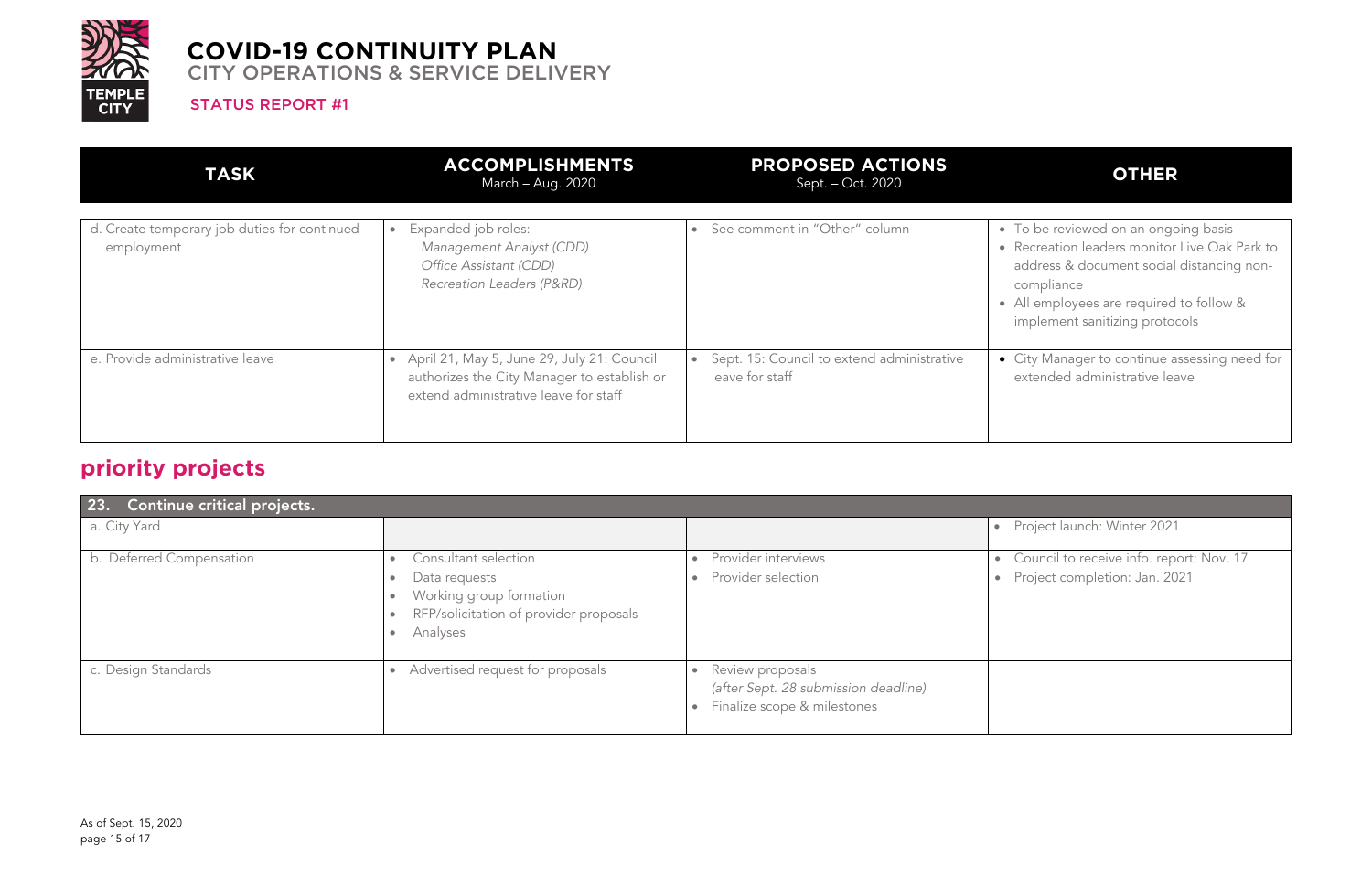

#### STATUS REPORT #1

# **OTHER**

Council to receive update report: Nov. 3 • Council to review final homeless plan: Jan. 6

• Vote-by-mail ballot drop box to be operational 10 days before Nov. 3 election • Outreach will use County-provided collateral

- Project initiation: Jan. 2021 • Project completion: June 2021
- To focus on the City's purchasing & General Fund reserve policies
- Council to provide formal actions

| <b>TASK</b>                                                                                                    | <b>ACCOMPLISHMENTS</b><br>March - Aug. 2020                                                                                                                                                                                           | <b>PROPOSED ACTIONS</b><br>Sept. - Oct. 2020                                                                                                                                                                        |
|----------------------------------------------------------------------------------------------------------------|---------------------------------------------------------------------------------------------------------------------------------------------------------------------------------------------------------------------------------------|---------------------------------------------------------------------------------------------------------------------------------------------------------------------------------------------------------------------|
| d. Election Outreach                                                                                           | Signed a five-year agreement with LA<br>$\bullet$<br>County to install a vote-by-mail ballot drop<br>box at City Hall<br>Uploaded updated election information &<br>$\bullet$<br>resources onto the City's website & cable<br>channel | Weekly social media campaign on available<br>$\bullet$<br>election resources<br>Direct link to election information from the<br>$\bullet$<br>City's homepage<br>Informational items in the City Manager's<br>Report |
| e. Financial Policies                                                                                          |                                                                                                                                                                                                                                       | ٠                                                                                                                                                                                                                   |
| f. Grant Funding Opportunities                                                                                 | On-call services agreement<br>$\bullet$<br>Preliminary research<br>$\bullet$                                                                                                                                                          | Oct. 20: Council presentation<br>$\bullet$                                                                                                                                                                          |
| g. Homeless Plan                                                                                               | Project kick-off<br>$\bullet$<br>Stakeholder interviews                                                                                                                                                                               | Needs analysis<br>$\bullet$<br>$\bullet$<br>$\bullet$                                                                                                                                                               |
| h. Housing Element                                                                                             | Advertised request for proposals<br>$\bullet$                                                                                                                                                                                         | Review proposals<br>$\bullet$<br>$\bullet$<br>(after Sept. 16 submission deadline)<br>Finalize scope & milestones<br>$\bullet$                                                                                      |
| i. Las Tunas Repaving<br>Phase I: West city limit to Sultana Ave.<br>Phase II: Sultana Ave. to east city limit | Phase I completion<br>٠<br>July 21: Council approval of Phase II plans<br>$\bullet$<br>Bid analysis<br>$\bullet$                                                                                                                      | Sept. 1: Council awarded contract<br>$\bullet$<br>Project scheduling<br>$\bullet$<br>Start of construction<br>$\bullet$                                                                                             |
| j. LED Retrofits                                                                                               |                                                                                                                                                                                                                                       |                                                                                                                                                                                                                     |

• Project completion: 2021

• Project completion: Dec. 2020

Project launch: Spring 2021